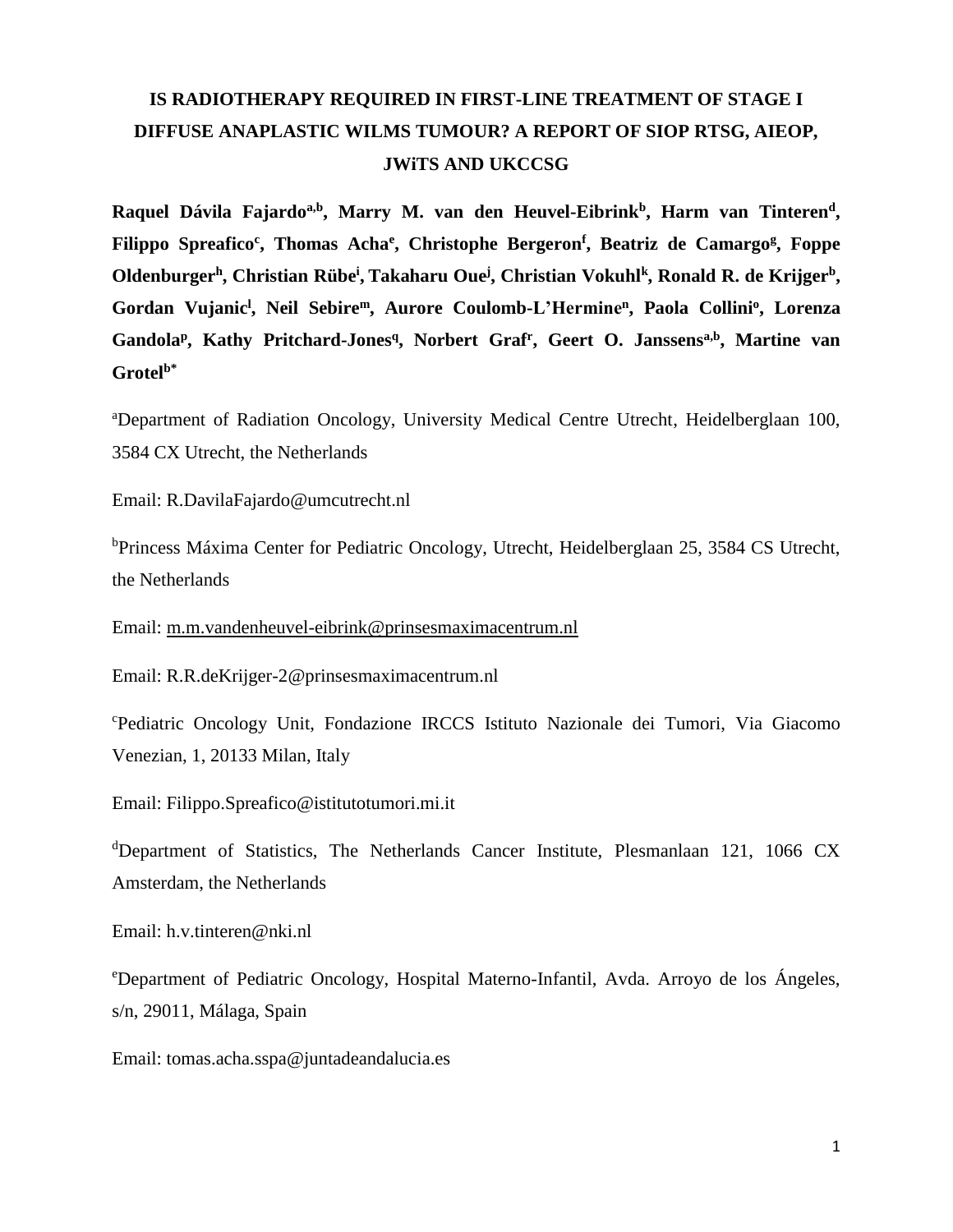<sup>f</sup>Department of Pediatric Oncology, Centre Leon Berard, 28 Prom. Léa et Napoléon Bullukian, 69008 Lyon, France

Email: christophe.bergeron@ihope.fr

<sup>g</sup>Department of Pediatric Hematology and Oncology, Instituto Nacional Do Cancer (INCA), Praça Cruz Vermelha, 23 – Centro, Rio de Janeiro, Brazil

Email: bdecamar@terra.com.br

hDepartment of Radiation Oncology, Academic Medical Center, Meibergdreef 9, 1105 AZ, Amsterdam, the Netherlands

Email: f.oldenburger@amc.uva.nl

<sup>i</sup>Department of Radio-oncology, University Hospital of Saarland, Kirrberger Straße 100 D-66424, Homburg, Germany

Email: Christian.Ruebe@uks.eu

<sup>j</sup>Department of Pediatric Surgery, Hyogo College of Medicine, 1-1 Mukogawa-cho, Nishinomiya City, Hyogo Prefecture, Osaka, Japan

Email: ta-oue@hyo-med.ac.jp

<sup>k</sup>University of Kiel, Institute of Pediatric Pathology, Christian-Albrechts-Platz 4, 24118, Kiel, Germany

Email: cvokuhl@path.uni-kiel.de

<sup>l</sup>Department of Pathology, Sidra Medicine, Al Markhiya St, Doha, Qatar

Email: gvujanic@sidra.org

<sup>m</sup>Department of Histopathology, Great Ormond Street Hospital, Great Ormond St, London WC1N 3JH, United Kingdom

Email: n.sebire@ucl.ac.uk

<sup>n</sup>Department of Pathology, Hopitaux Universitaires Est Parisien, 26, rue du Dr Arnold-Netter 75571 Paris-Cedex*,* France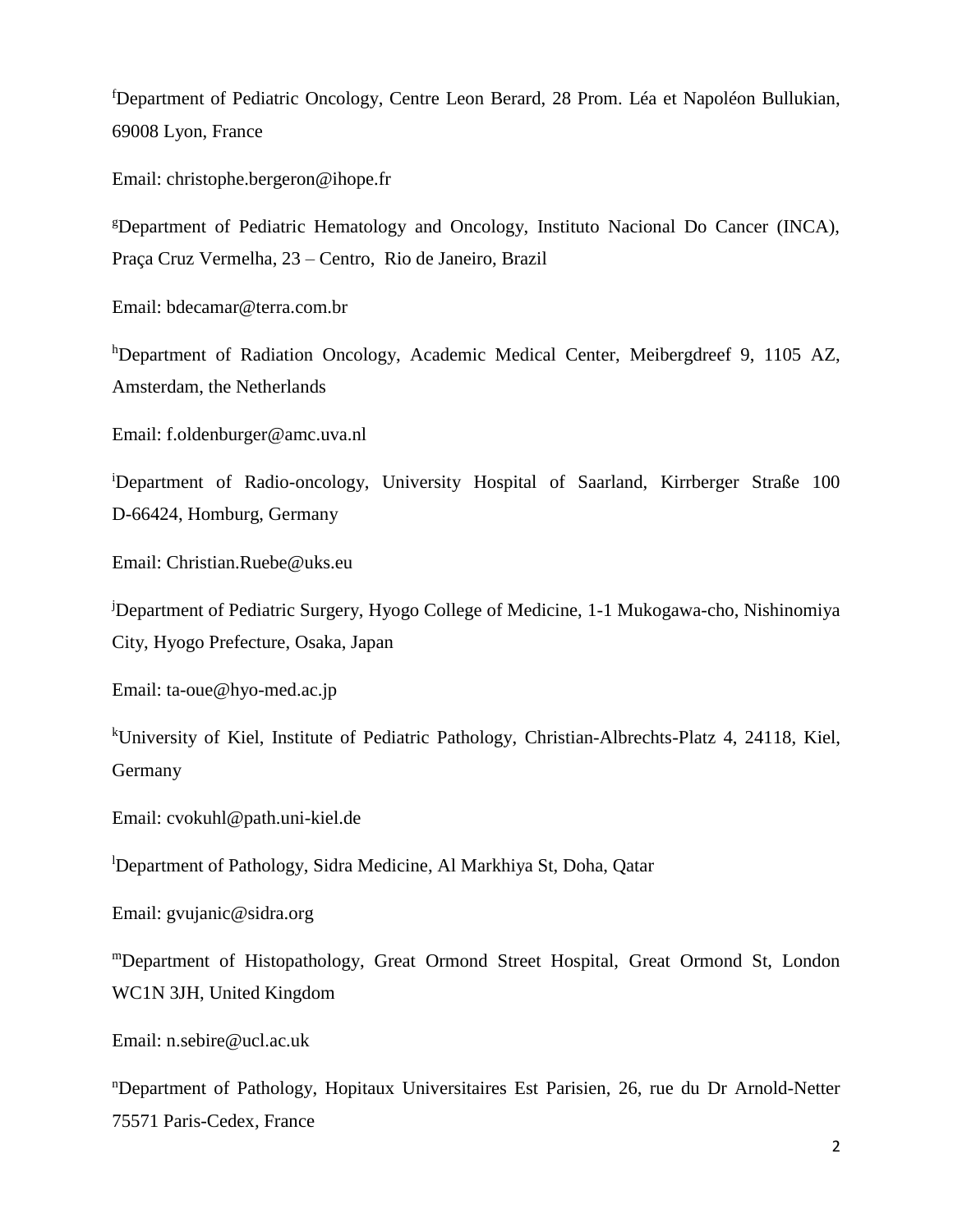Email : aurore.coulomb@trs.aphp.fr

<sup>o</sup>Department of Pathology, Fondazione IRCCS Istituto Nazionale dei Tumori, Via Giacomo Venezian, 1, 20133 Milan, Italy

Email: Paola.Collini@istitutotumori.mi.it

<sup>p</sup>Department of Radiation Oncology, Fondazione IRCCS Istituto Nazionale dei Tumori, Via Giacomo Venezian, 1, 20133 Milan, Italy

Email: lorenza.gandola@istitutotumori.mi.it

<sup>q</sup>University College London, Institute of Child Health, 30 Guilford St, London WC1N 1EH, United Kingdom

Email: kathy.pritchard-jones@uclpartners.com

<sup>r</sup>Department of Pediatric Oncology, University Hospital of Saarland, Kirrberger Straße 100 D-66424, Homburg, Germany

Email: Norbert.Graf@uks.eu

## \***Corresponding author**

M. van Grotel, MD PhD, Consultant Pediatric Oncologist

Princess Máxima Center for Pediatric Oncology

Heidelberglaan 25, 3584 CS Utrecht, The Netherlands

Phone: +31 88 972 72 72, Email: [m.vangrotel@prinsesmaximacentrum.nl](mailto:m.vangrotel@prinsesmaximacentrum.nl)

**Key words** Wilms tumour, Diffuse Anaplasia, Radiotherapy, stage I

**Word count** Abstract 246 words, Text: 1463 words

## **Number of tables** 1, **number of figures**: 2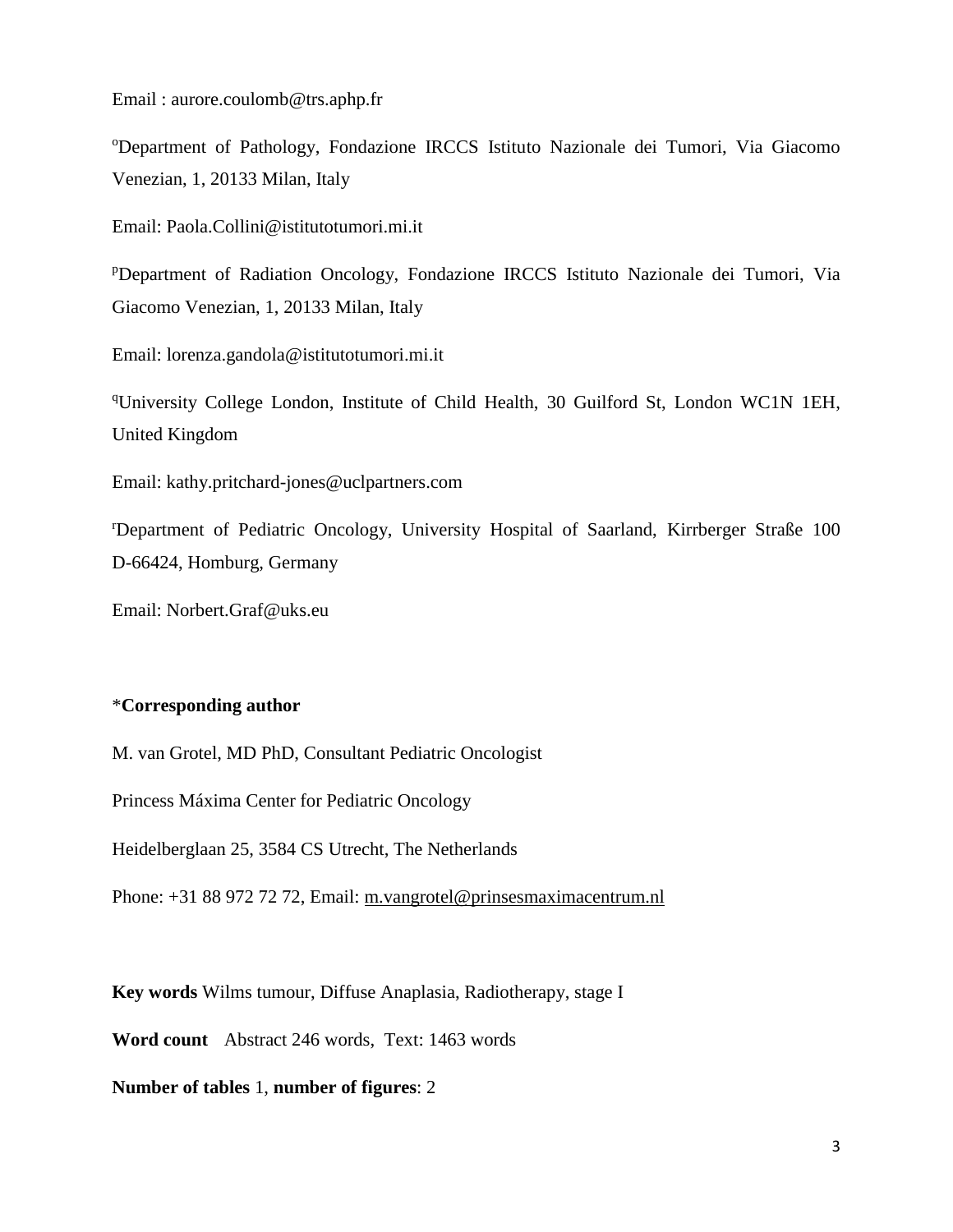## **Running title** Is radiotherapy required in stage I DAWT?

Abstract was presented as oral presentation on SIOP 2015, Cape Town, Young Investigators Award, Late Breaker Session (539b) on Saturday October 10<sup>th</sup>, 2015.

| <b>Abbreviations</b> |                                                                       |
|----------------------|-----------------------------------------------------------------------|
| <b>SIOP RTSG</b>     | International Society of Paediatric Oncology Renal Tumour Study Group |
| <b>AIEOP</b>         | L'Associazone Italiana Ematologica Oncologia Pediatrica               |
| <b>JWiTS</b>         | Japan Wilms Tumor Study group                                         |
| <b>UKCCSG</b>        | United Kingdom Children's Cancer Study Group                          |
| <b>DAWT</b>          | Diffuse Anaplasic Wilms Tumour                                        |
| <b>AVD</b>           | Actinomycin D, vincristine, doxorubicin                               |
| <b>WT</b>            | Wilms tumour                                                          |
| <b>OS</b>            | Overall survival                                                      |
| DA                   | Diffuse anaplasia                                                     |
| FA                   | Focal anaplasia                                                       |
| <b>NWTS</b>          | <b>National Wilms Tumor Study</b>                                     |
| <b>EFS</b>           | Event-free survival                                                   |
| COG                  | Children's Oncology Group                                             |
| SAS                  | <b>Statistical Analysis Software</b>                                  |
| <b>IQR</b>           | Interquartile range                                                   |
| CI                   | Confidence interval                                                   |
| Gy                   | Gray                                                                  |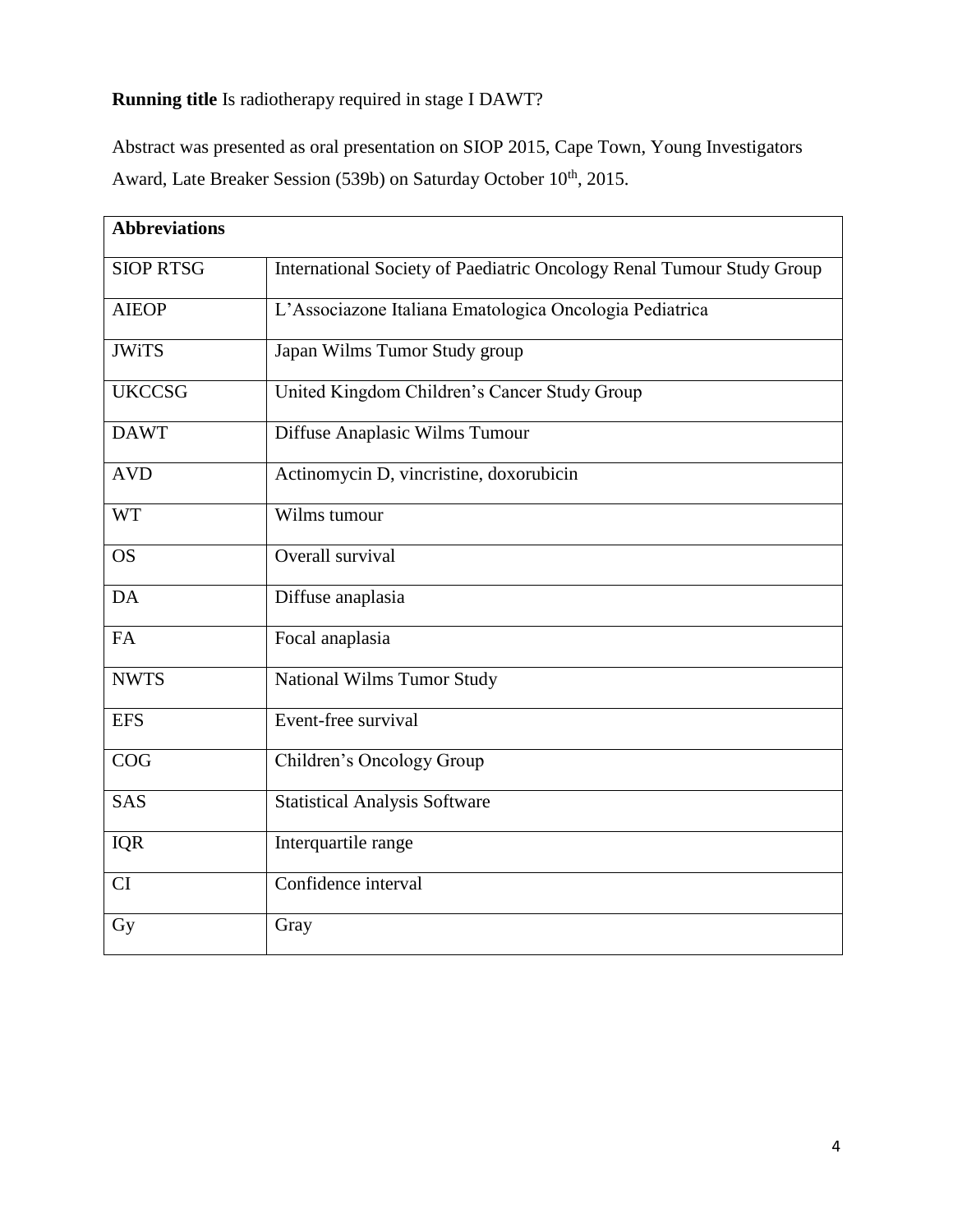## **ABSTRACT**

## **Background**

Because a significant proportion of relapses occurred in the tumour bed or abdomen on NWTS-5 stage I anaplastic Wilms tumour patients, flank radiotherapy was added for stage I anaplastic Wilms tumour in the subsequent study of the Children's Oncology Group (AREN0321). Preliminary results revealed reduction of relapse rate and improved survival. In cases treated with pre-operative chemotherapy, such as in SIOP, the value of radiotherapy has never been studied. The aim of this observational study is to describe the pattern of recurrence and survival of DAWT stage I patients after induction chemotherapy.

**Methods** Retrospective data analysis of the pattern of relapse and survival of all stage I DAWT patients, included in recent SIOP, AIEOP, JWiTS group, UKCCSG renal tumour registries. Postoperative treatment consisted of AVD for 28 weeks without local irradiation.

**Results** One-hundred-nine cases with stage I DAWT were identified, of which 95 cases received pre-operative chemotherapy. Of these, seven patients underwent pre-operative true-cut biopsy. Sixteen of the 95 patients relapsed (17%), six locally, four at distant site, and six combined and all treated according to SIOP 2001 relapse protocol, which resulted in a 5-year overall survival of 93%.

## **Conclusion**

Despite 13% loco-regional relapse rate, an excellent rescue rate was achieved after salvage treatment, in stage I DAWT patients whose first-line treatment comprised three-drug chemotherapy (including doxorubicin), without flank irradiation. Therefore, we continue not to advocate the use of radiotherapy in first-line treatment after pre-operative chemotherapy in stage I DAWT in the next SIOP protocol.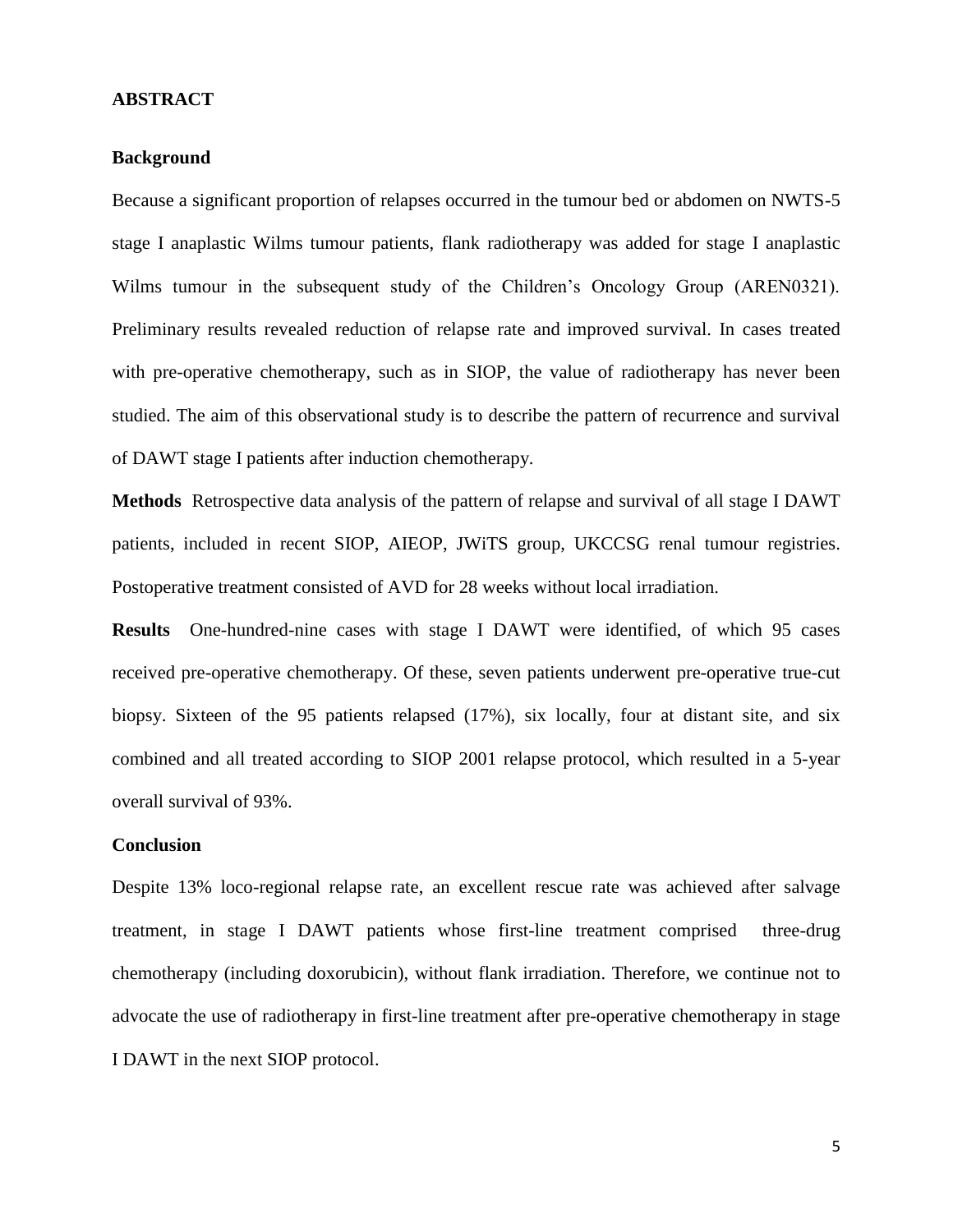## **INTRODUCTION**

Outcome for children with Wilms Tumour (WT) has significantly improved over the past decades, as illustrated by overall survival (OS) rates of approximately 90% (1-4). Recognised prognostic factors for survival include age, stage, gender and histology (2, 5-10). Among the high-risk cases that can be identified based on histology, there is a subgroup characterized by diffuse anaplasia (DA) (1, 11, 12). Presence of anaplasia is observed in 5-10% of all WT and, especially DA, is associated with adverse outcome (11-13). In the NWTS-5, 79% of all anaplastic tumours presented with DA, while 21% had focal anaplasia (FA) (11). This is concordant with SIOP data that showed 81% DA and 19% FA (12). Five-year OS for all stages of diffuse anaplastic WT (DAWT) does not exceed 60%, in contrast to the higher than 90% OS that is observed in non-anaplastic tumours (14).

In general, DAWT is usually treated with more intensive regimens in order to improve cure rates. Interestingly, the results of the fifth National Wilms Tumor Study (NWTS-5) revealed a significantly lower 4-year event-free-survival (EFS) and OS for stage I DAWT after initial nephrectomy (68% and 78%, respectively), as compared to 92% and 98%, respectively, for stage I favourable histology patients (11). The relatively high proportion of local and combined relapses in stage I anaplastic WT observed in NWTS-5, advocates for the use of doxorubicin as well as adjuvant radiotherapy in this specific group of patients in the subsequent AREN0321 protocol. Preliminary data showed an improvement in EFS and OS in patients treated according to the more intensive study regimen including radiotherapy in stage I (15). Whether flank radiotherapy also benefits stage I DAWT patients undergoing pre-operative chemotherapy such as in the SIOP setting has never been evaluated.

To address this question, we invited all non-COG national and multinational renal tumour study groups to provide available information on stage I DAWT patients who received pre-operative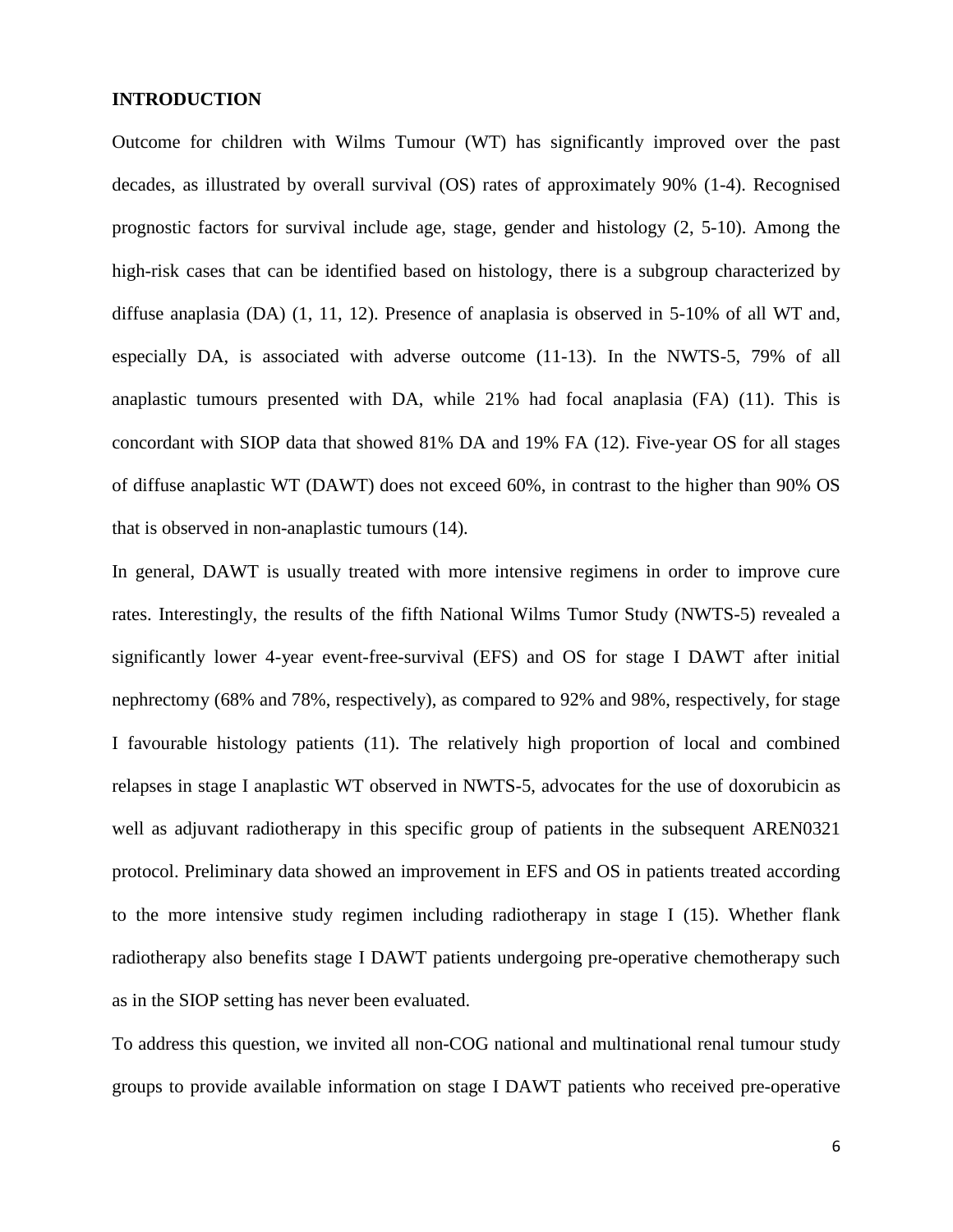chemotherapy and were registered in their recent studies in Europe and Japan (SIOP-RTSG (including Brazil), AIEOP, UKCCSG, and JWiTS), in order to find evidence for the use of adjuvant radiotherapy in this rare subset of patients.

### **PATIENTS AND METHODS**

This observational study selected prospectively registered data of all patients with stage I DAWT included until 2015, in the most recent renal studies of the International Society of Paediatric Oncology - Renal Tumour Study Group (SIOP 93-01/2001 studies), L'Associazione Italiana Ematologia Oncologia Pediatrica (AIEOP TW-2003 study), the Japan Wilms Tumor Study group (JWiTS-1 and 2 studies) and the United Kingdom Children's Cancer Study Group (UKW3 trial). DAWT was confirmed based on the international definitions (12, 16). Briefly, DA was defined as: 1) non-localised anaplasia and/or anaplasia beyond the original tumour capsule; 2) anaplastic cells present in intra- or extra-renal vessels, renal sinus, extracapsular invasive sites, or metastatic deposits; 3) the anaplasia is focal but nuclear atypia approaching the criteria for anaplasia (so-called unrest nuclear change) is present elsewhere in the tumor; 4) anaplasia that is not clearly demarcated from non-anaplastic tumour; and 5) anaplasia, present in a biopsy or other incomplete tumour sample. In SIOP, all tumours were histologically classified and reviewed by the SIOP review panel of pathologists. Histological stage I was defined according to the SIOP Umbrella 2016 criteria: a) the tumor is limited to the kidney; 2) tumor is present in the perirenal fat but is surrounded by a fibrous (pseudo) capsule. The (pseudo)capsule may be infiltrated by viable tumor which does not reach the outer surface; c) Tumor may show botrytoid/protruding growth into the renal pelvis or the ureter, but does not infiltrate their walls; d) The vessels or the soft tissue of the renal sinus are not involved by tumor; e) Intrarenal vessel involvement may be present (Table 1) (8). Endpoints were 5-year event-free (EFS), overall survival (OS) and pattern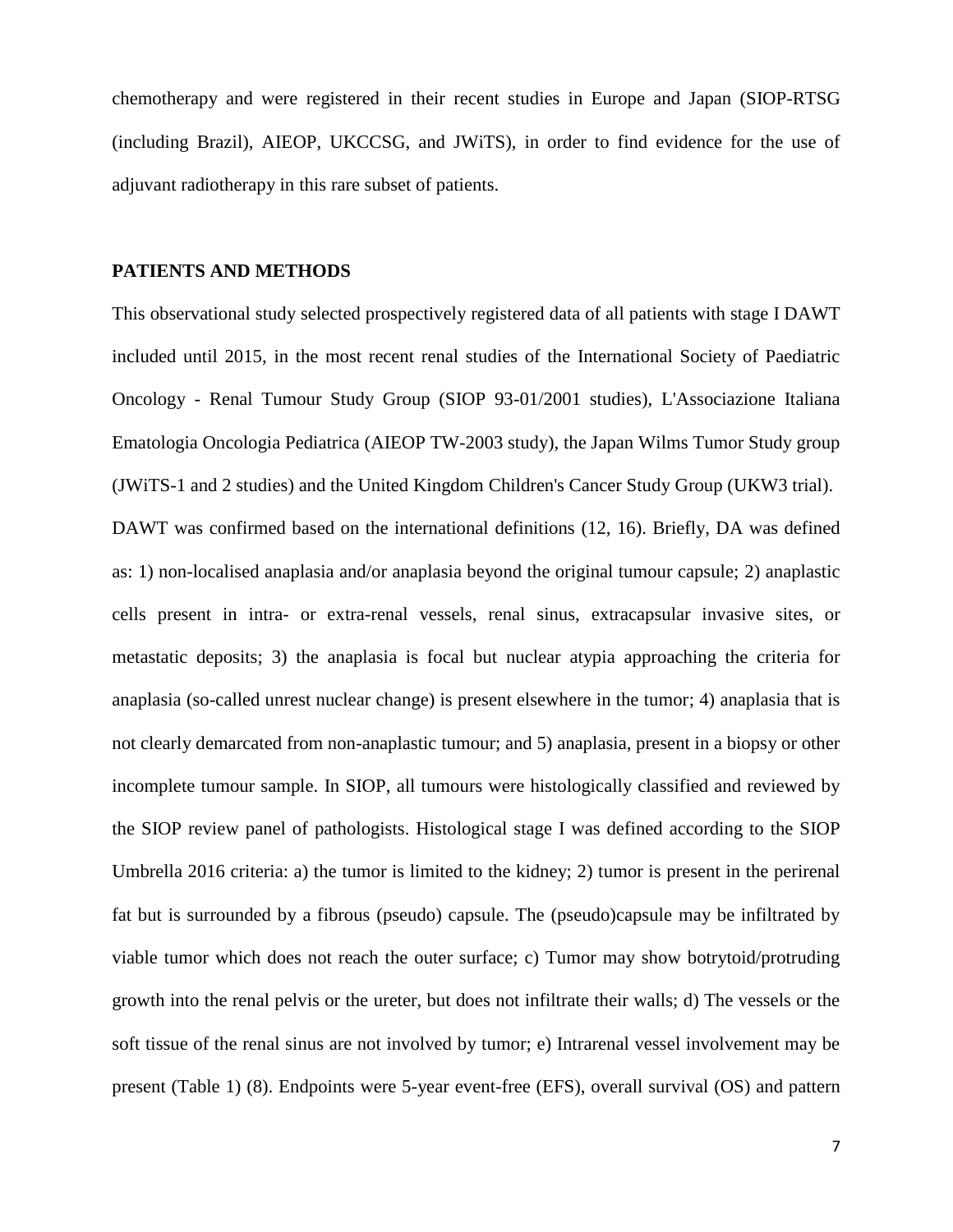of relapse (local, distant or combined). Survival rates were calculated from the date of diagnosis to the date of recurrence or death, whichever happened first. Patients alive, without recurrence were censored at 60 months or at last follow-up date. The survival curves were constructed according to the Kaplan-Meier method. Statistical analysis was performed using the statistical software SAS (version 9.4) and R (version 3.5.1) (17).

## **RESULTS**

In total, 109 patients diagnosed with stage I DAWT were identified. This included 14 patients who underwent primary nephrectomy (including all 5 AIEOP, 4 JWiTS and 5 UKW3 cases) (Figure 1) that were therefore excluded from the analysis. Of the 95 patients, 40 were males and 55 females. Median age at diagnosis was 49 months (IQR: 35-67) with a median follow-up 72 months.

Of the 95 eligible patients, 90 patients were treated according to SIOP 93-01/2001 protocols, thereby receiving, pre-operatively, 4 vincristine  $(1.5mg/m<sup>2</sup>)$  and 2 actinomycin D  $(45\mu g/kg)$ administrations. Two of these patients had been biopsied. Five patients were registered in the UKW3 and treated with 7 vincristine  $(1.5mg/m<sup>2</sup>)$ , 2 actinomycin D  $(1.5mg/m<sup>2</sup>)$  and 2 doxorubicin  $(30mg/m^2)$  doses after initial biopsy.

None of the 95 patients received postoperative radiotherapy as first line treatment. The postoperative chemotherapy regimen in SIOP and UKW3 both contained doxorubicin (actinomycin D, vincristine, doxorubicin). The 5-year EFS and OS was 82% (95% CI: 74-90) and 93% (95% CI: 88-99), respectively (Figure 1).

Sixteen out of the 95 patients relapsed (17%), i.e. six developed local relapse, four distant and six had a combined relapse (combined relapse = primary site + lung (n=3), primary site + lung + lymphnode (n=1), primary site + liver (n=1), primary site + elsewhere in abdomen (n=1)) (Figure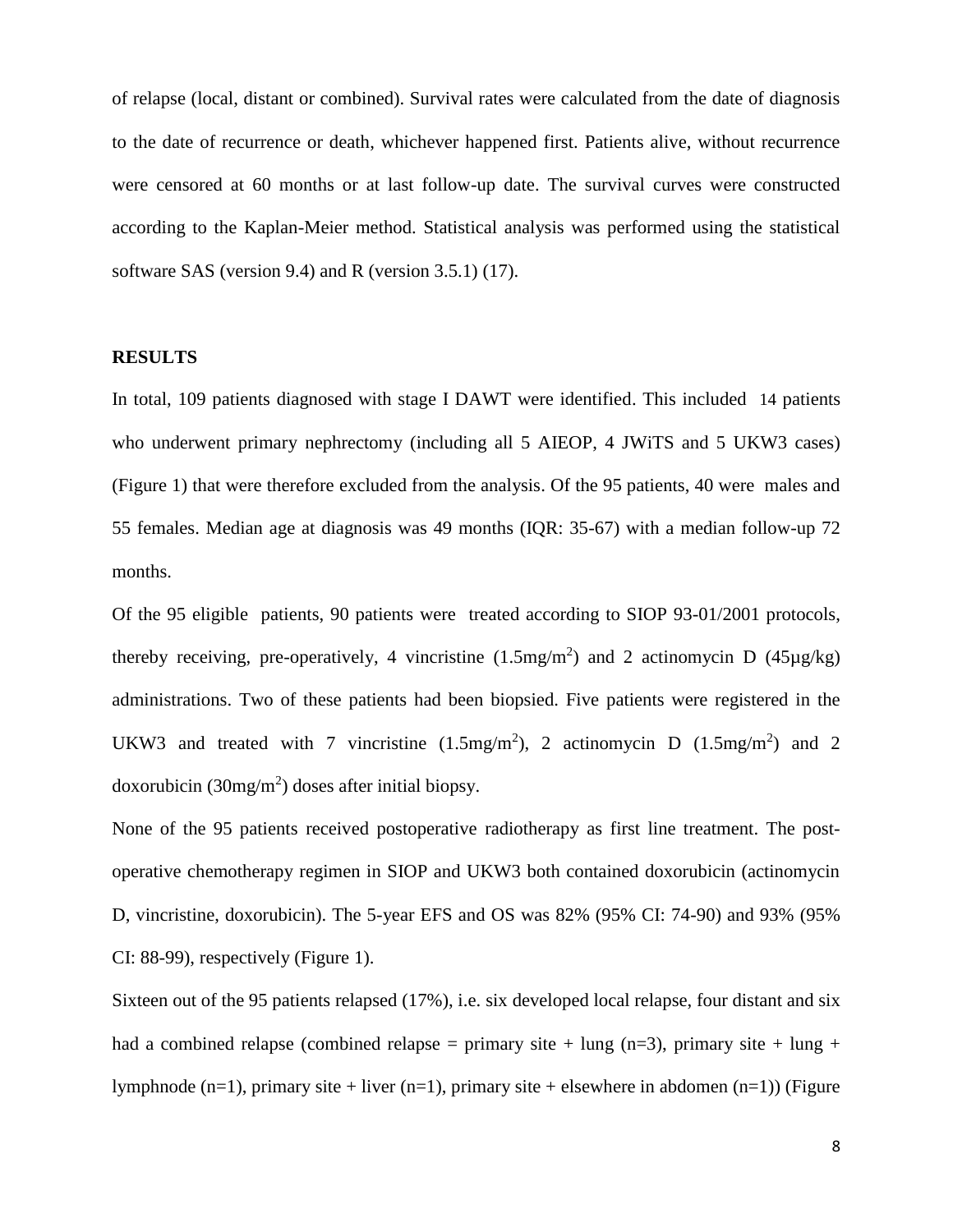2). All but two of the relapses occurred within two years after initial diagnosis. Salvage chemotherapy and radiotherapy was administered in all relapsed patients, as recommended by the SIOP 93-01/2001and UKW3 protocols, resulting in complete remission in 10 cases. Six patients died. Of them, three had developed local relapse, two combined relapse and one distant relapse.

## **DISCUSSION**

The current study aimed to obtain evidence in favour or against administration of flank radiotherapy in patients with stage I DAWT that had been treated with chemotherapy before surgery. We show that 17% of the stage I DAWT patients treated with preoperative chemotherapy developed a relapse (75% local or combined) after doxorubicin based postoperative treatment, without radiotherapy in first-line. This is a higher relapse rate than the 5% relapse rate that is observed in stage I favourable histology group patients (18). This higher relapse rate has been acknowledged by the COG group who reported worse outcomes in anaplastic WT, compared to favourable histology stage I WT patients in directly nephrectomised cases within the NWTS-5 study (11). Because of a significant proportion of recurrences (37.5%) occurred in the abdomen or operative bed (11), flank radiation (at a total dose of 10.8Gy) was added to the treatment protocol, thereby intensifying local treatment for this group of patients following primary tumour nephrectomy, within the current setting of the AREN0321 protocol.

So far, a detailed analysis on outcome of chemotherapy pre-treated stage I DAWT patients had never been performed. Previous studies hamper such analysis as diffuse and focal anaplasia cases were not separately analysed (1). Of the 16 patients with stage I DAWT included in the SIOP-6 and 9 studies, 5 patients developed a relapse which translated into a 4-year EFS and OS of 69% and 75%, respectively (12). In the current report, where all stage I DA from recent non-COG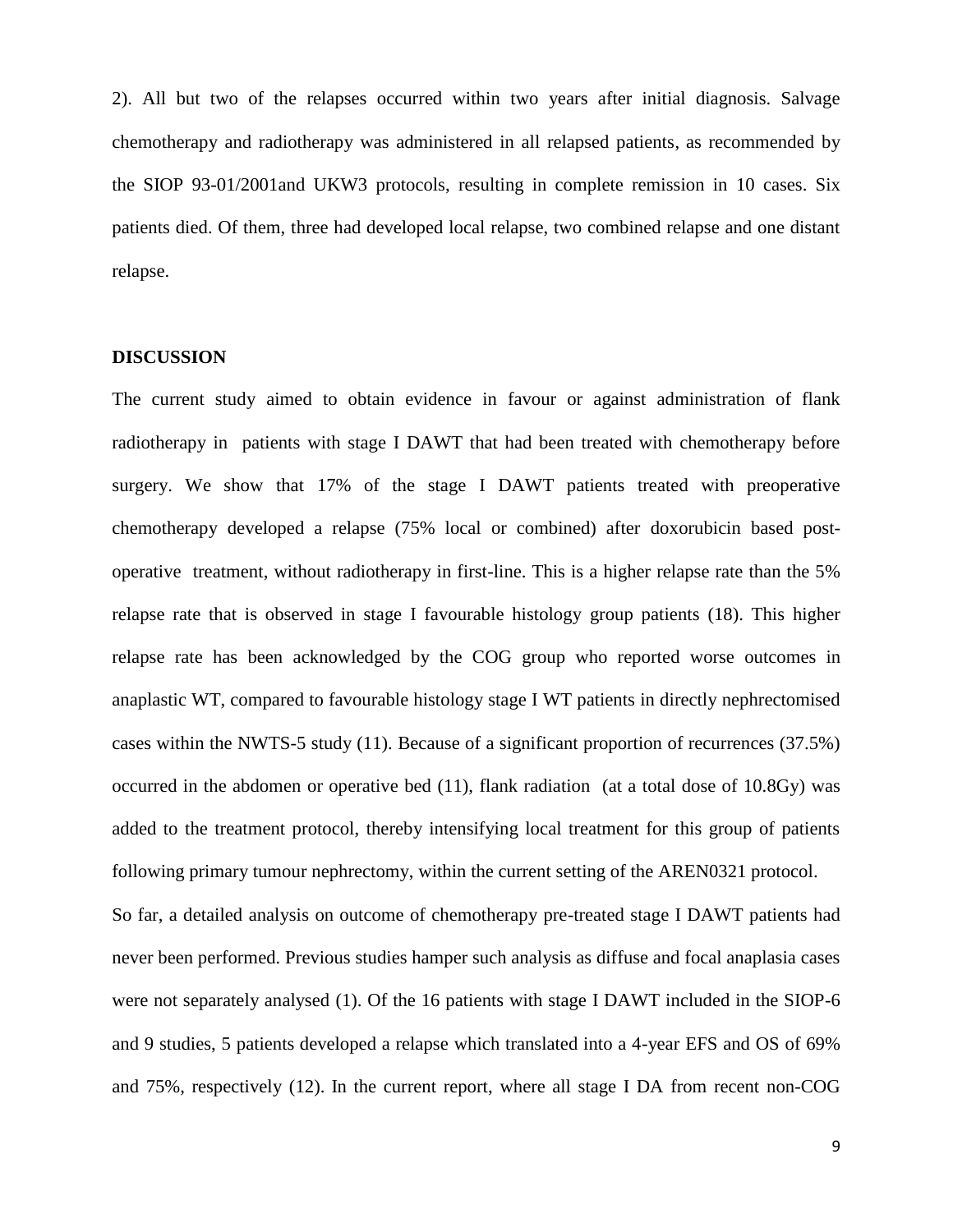registries were analysed, the number of patients with a local relapse was relatively high (12/16), but most patients could be rescued with second-line chemotherapy and radiotherapy. This suggests that radiotherapy could be avoided in the vast majority of pre-treated stage I DAWT patients, which is of benefit as radiotherapy exposure in WT patients can potentially lead to increased treatment-related long term toxicity (19-22).

It is conceivable that pre-operative chemotherapy together with a doxorubicin containing treatment after surgery, apparently, creates a situation in which general tumour control is achieved, thereby benefitting the majority of the children in which radiotherapy can be omitted. Therefore in the COG approach the use of a 3 drug post-nephrectomy chemotherapy regimen, might be a more important component, rather then the benefit of using radiotherapy. A randomised controlled trial would obviously offer the best evidence to prove the relative value of radiotherapy, however, numbers of stage I DAWT are extremely small. In addition, such a randomization may be difficult to pursue, as overall survival already has shown to be excellent, in the majority of chemotherapy pre-treated patients, in which RT is avoided during upfront treatment.

### **CONCLUSION**

We conclude that, despite a relatively high loco-regional relapse rate in patients with stage I DAWT, that receive pre-operative chemotherapy and a 3-drug postoperative regimen containing doxorubicin, an excellent overall survival is achieved with most cases rescued after salvage approach. Therefore, we advise against the use of radiotherapy in first-line treatment for this group in the next SIOP protocol.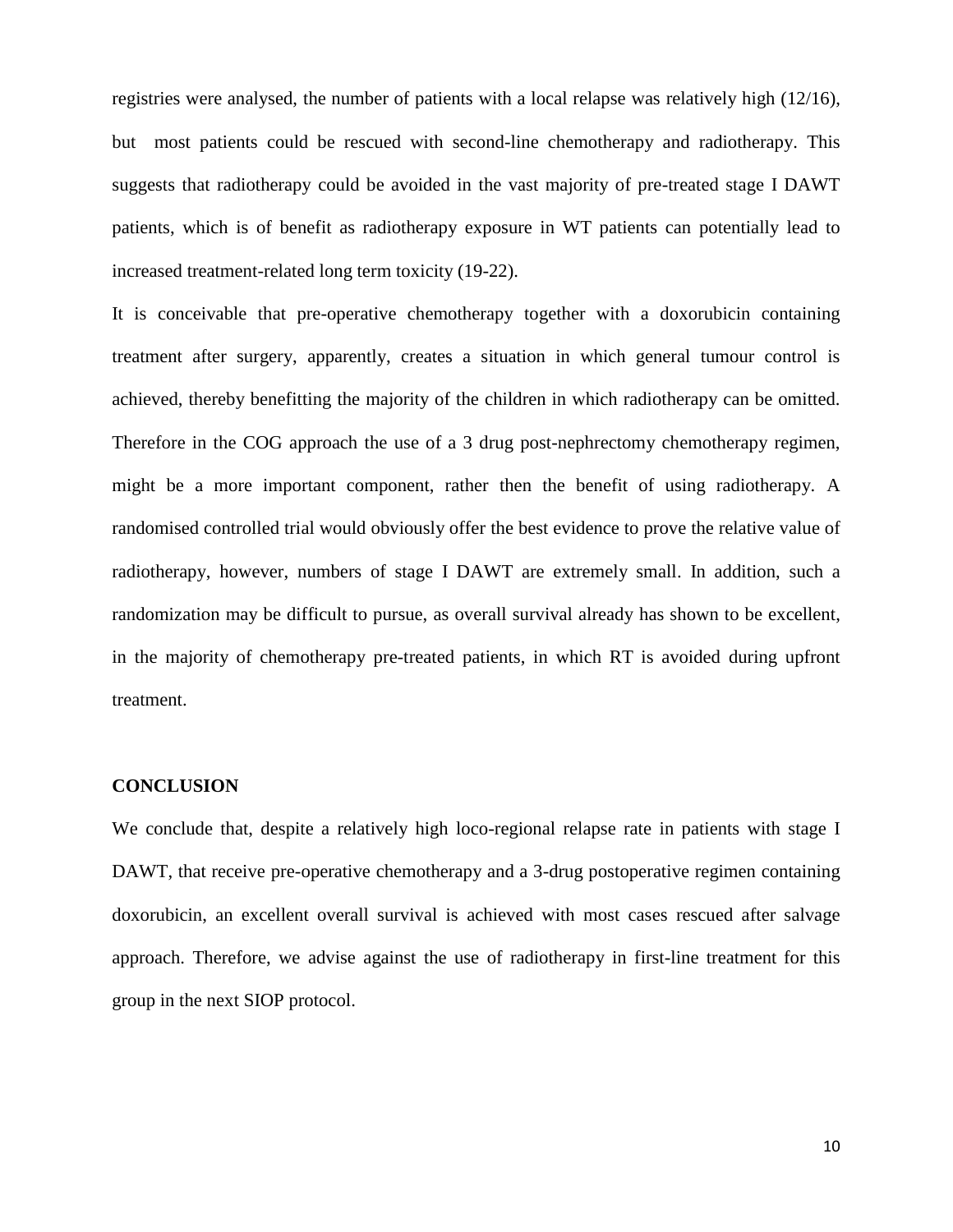## **ACKNOWLEDGEMENTS**

We dedicate this work to Prof. Dr. I. Leuschner who has contributed tremendously to the development and activities of the Pathology review group of the SIOP RTSG. Prof. Dr I. Leuschner unfortunately passed away on January 29th, 2017.

The SIOP WT 2001 study was funded by Cancer Research UK (grant C1188/A8687), the UK National Cancer Research Network and Children's Cancer and Leukaemia Group (CCLG) (who supported the UK section), Société Française des Cancers de l'Enfant and Association Leon Berard Enfant Cancéreux and Enfant et Santé (who supported the French section), Gesellschaft für Pädiatrische Onkologie und Hämatologie and Deutsche Krebschilfe (grant 50-2709-Gr2, who supported the German section), Grupo Cooperativo Brasileiro para o Tratamento do Tumor de Wilms and Sociedade Brasileira de Oncologia Pediátrica (who supported the Brazilian section), the Spanish Society of Pediatric Haematology and Oncology and the Spanish Association Against Cancer (who supported the Spanish section) and SIOP-NL. K P-J is partly supported by the National Institute for Health Research Biomedical Research Centre Funding Scheme. We acknowledge the enormous efforts made by more than 1000 clinicians working at the 251 childhood cancer treatment centres in this study from 28 countries who enrolled and followed up patients in this study, and the patients and their families for their participation.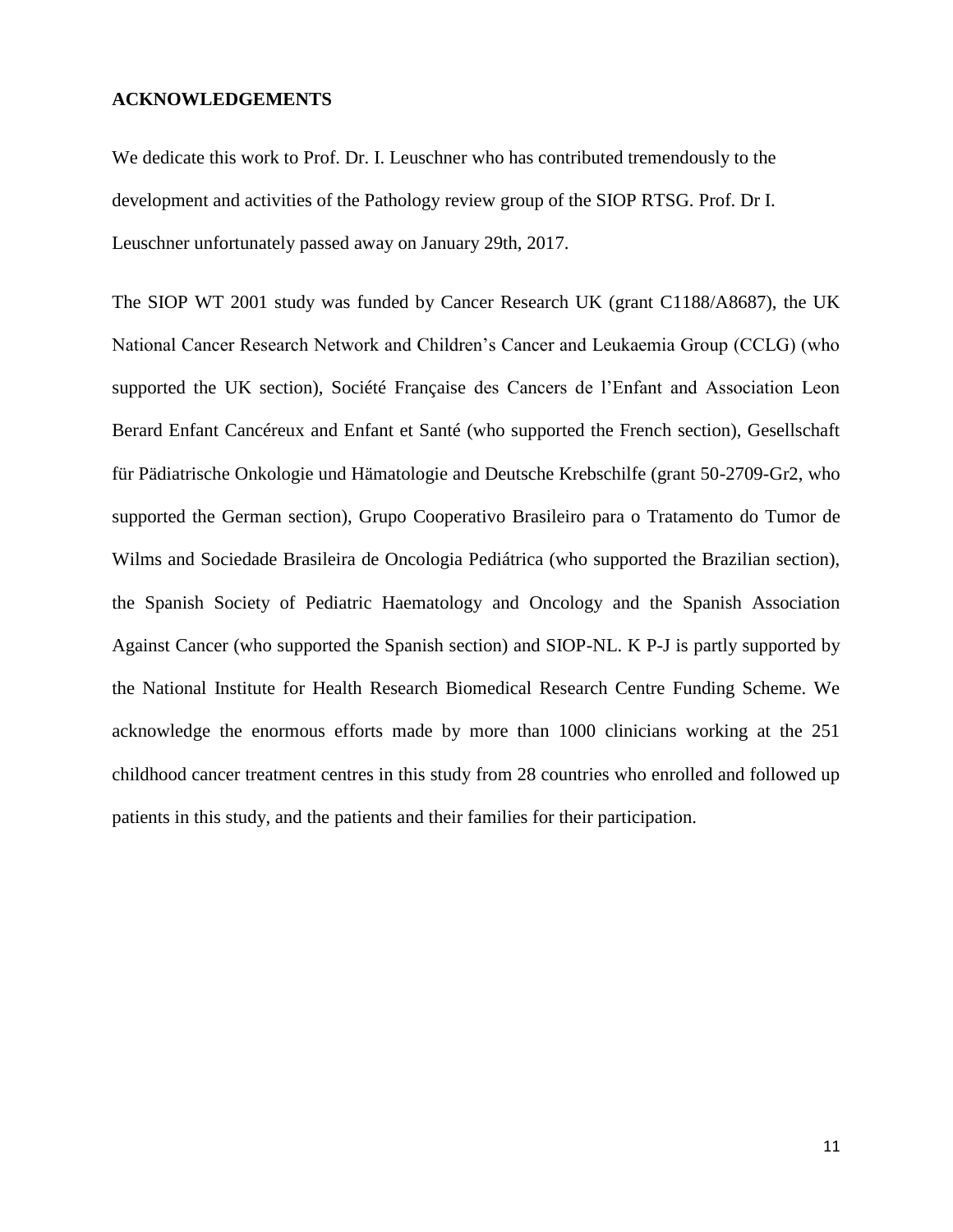## **Conflict of interest statement**

We confirm that this manuscript has not been published elsewhere and is not under consideration by any other journal. All authors agree with submission to Pediatric Blood and Cancer. We have no conflicts of interests to declare.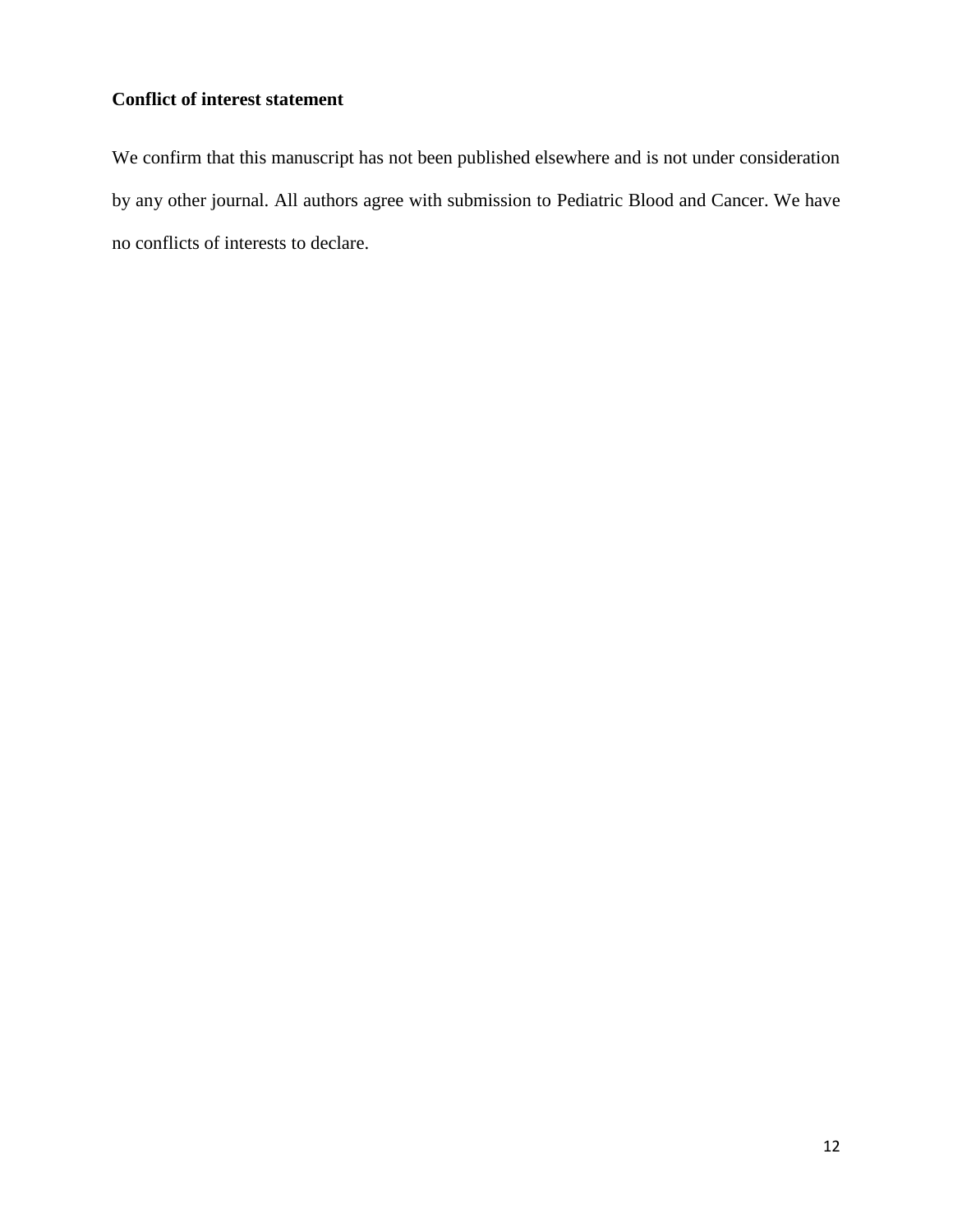## **REFERENCES**

1. de Kraker J, Graf N, van Tinteren H, Pein F, Sandstedt B, Godzinski J, et al. Reduction of postoperative chemotherapy in children with stage I intermediate-risk and anaplastic Wilms' tumour (SIOP 93-01 trial): a randomised controlled trial. Lancet. 2004;364(9441):1229-35.

2. Dome JS, Graf N, Geller JI, Fernandez CV, Mullen EA, Spreafico F, et al. Advances in Wilms tumor treatment and biology: progress through international collaboration. J Clin Oncol. 2015;33(27):2999- 3007.

3. Pritchard-Jones K, Bergeron C, de Camargo B, van den Heuvel-Eibrink MM, Acha T, Godzinski J, et al. Omission of doxorubicin from the treatment of stage II-III, intermediate-risk Wilms' tumour (SIOP WT 2001): an open-label, non-inferiority, randomised controlled trial. Lancet. 2015;386(9999):1156-64.

4. Verschuur AC, Vujanic GM, Van Tinteren H, Jones KP, de Kraker J, Sandstedt B. Stromal and epithelial predominant Wilms tumours have an excellent outcome: the SIOP 93 01 experience. Pediatr Blood Cancer. 2010;55(2):233-8.

5. Graf N, van Tinteren H, Bergeron C, Pein F, van den Heuvel-Eibrink MM, Sandstedt B, et al. Characteristics and outcome of stage II and III non-anaplastic Wilms' tumour treated according to the SIOP trial and study 93-01. Eur J Cancer. 2012;48(17):3240-8.

6. van den Heuvel-Eibrink MM, Hol JA, Pritchard-Jones K, van Tinteren H, Furtwangler R, Verschuur AC, et al. Position paper: Rationale for the treatment of Wilms tumour in the UMBRELLA SIOP-RTSG 2016 protocol. Nat Rev Urol. 2017;14(12):743-52.

7. van den Heuvel-Eibrink MM, van Tinteren H, Bergeron C, Coulomb-L'Hermine A, de Camargo B, Leuschner I, et al. Outcome of localised blastemal-type Wilms tumour patients treated according to intensified treatment in the SIOP WT 2001 protocol, a report of the SIOP Renal Tumour Study Group (SIOP-RTSG). Eur J Cancer. 2015;51(4):498-506.

8. Vujanic GM, Gessler M, Ooms A, Collini P, Coulomb-l'Hermine A, D'Hooghe E, et al. The UMBRELLA SIOP-RTSG 2016 Wilms tumour pathology and molecular biology protocol. Nat Rev Urol. 2018;15(11):693-701.

9. Vujanic GM, Sandstedt B, Harms D, Kelsey A, Leuschner I, de Kraker J, et al. Revised International Society of Paediatric Oncology (SIOP) working classification of renal tumors of childhood. Med Pediatr Oncol. 2002;38(2):79-82.

10. Weirich A, Leuschner I, Harms D, Vujanic GM, Troger J, Abel U, et al. Clinical impact of histologic subtypes in localized non-anaplastic nephroblastoma treated according to the trial and study SIOP-9/GPOH. Ann Oncol. 2001;12(3):311-9.

11. Dome JS, Cotton CA, Perlman EJ, Breslow NE, Kalapurakal JA, Ritchey ML, et al. Treatment of anaplastic histology Wilms' tumor: results from the fifth National Wilms' Tumor Study. J Clin Oncol. 2006;24(15):2352-8.

12. Vujanic GM, Harms D, Sandstedt B, Weirich A, de Kraker J, Delemarre JF. New definitions of focal and diffuse anaplasia in Wilms tumor: the International Society of Paediatric Oncology (SIOP) experience. Med Pediatr Oncol. 1999;32(5):317-23.

13. Spreafico F, Biasoni D, Lo Vullo S, Gandola L, D'Angelo P, Terenziani M, et al. Results of the third AIEOP cooperative protocol on Wilms tumor (TW2003) and related considerations. J Urol. 2017;198(5):1138-45.

14. Pritchard-Jones K, Moroz V, Vujanic G, Powis M, Walker J, Messahel B, et al. Treatment and outcome of Wilms' tumour patients: an analysis of all cases registered in the UKW3 trial. Ann Oncol. 2012;23(9):2457-63.

15. Daw N, Chi. Y.Y., Mullen, E.A. Treatment of stage I focal or diffuse anaplastic Wilms tumour: a report from the children's oncology group: Pediatric Blood Cancer; 2016.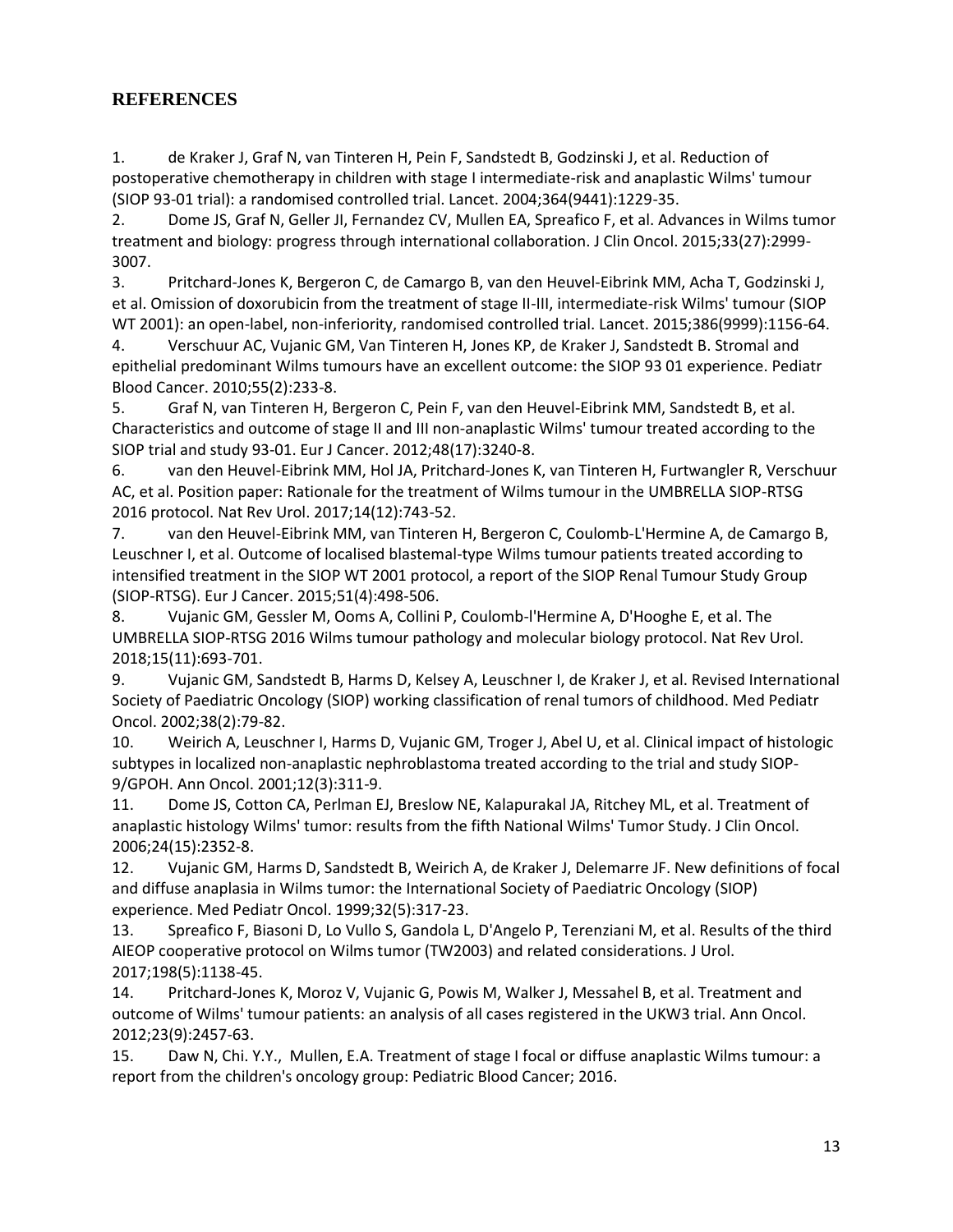16. Faria P, Beckwith JB, Mishra K, Zuppan C, Weeks DA, Breslow N, et al. Focal versus diffuse anaplasia in Wilms tumor--new definitions with prognostic significance: a report from the National Wilms Tumor Study Group. Am J Surg Pathol. 1996;20(8):909-20.

17. Team RDC. R: A language and environment for statistical computing. R Foundation for statistical computing, Vienna, Austria; 2008.

18. Green DM, Breslow NE, Beckwith JB, Finklestein JZ, Grundy PE, Thomas PR, et al. Comparison between single-dose and divided-dose administration of dactinomycin and doxorubicin for patients with Wilms' tumor: a report from the National Wilms' Tumor Study Group. J Clin Oncol. 1998;16(1):237-45.

19. van Waas M, Neggers SJ, Raat H, van Rij CM, Pieters R, van den Heuvel-Eibrink MM. Abdominal radiotherapy: a major determinant of metabolic syndrome in nephroblastoma and neuroblastoma survivors. PLoS One. 2012;7(12):e52237.

20. Bhakta N, Liu Q, Ness KK, Baassiri M, Eissa H, Yeo F, et al. The cumulative burden of surviving childhood cancer: an initial report from the St Jude lifetime cohort study (SJLIFE). Lancet. 2017;390(10112):2569-82.

21. Geenen MM, Cardous-Ubbink MC, Kremer LC, van den Bos C, van der Pal HJ, Heinen RC, et al. Medical assessment of adverse health outcomes in long-term survivors of childhood cancer. JAMA. 2007;297(24):2705-15.

22. Oeffinger KC, Mertens AC, Sklar CA, Kawashima T, Hudson MM, Meadows AT, et al. Chronic health conditions in adult survivors of childhood cancer. N Engl J Med. 2006;355(15):1572-82.

23. In: Pizzo P, editor. Principles and practice of pediatric oncology. sixth edition ed: Wolters Kluwer; 2011. p. 861-85.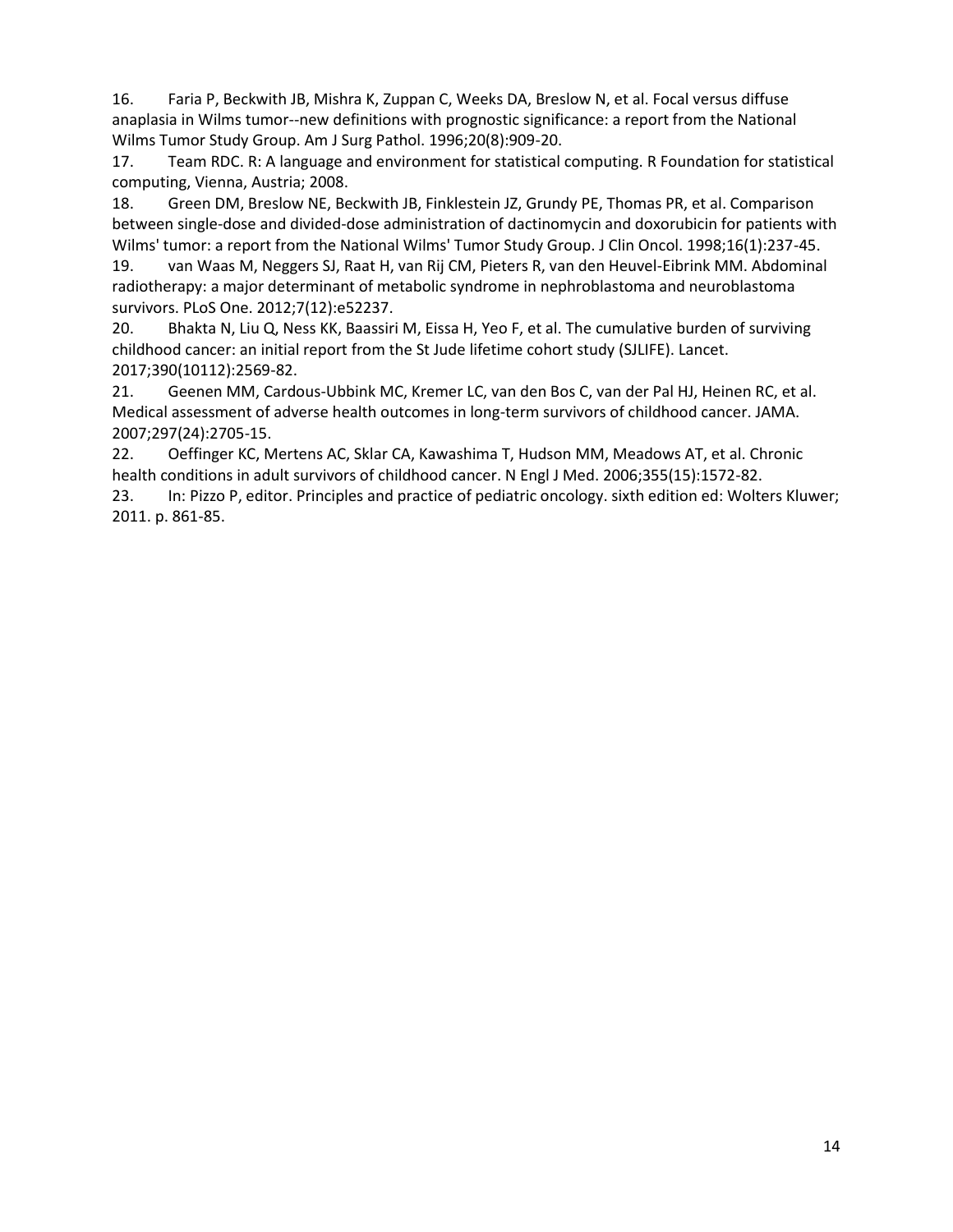## **Figure and Table Legends**

# **Figure 1 Overall survival (OS) and event-free survival (EFS) for patients with stage I diffuse anaplasia (SIOP cohort)**

*Abbreviations:* OS: overall survival, CI: confidence interval, EFS: Event-free survival, n: number, SIOP: International Society of Paediatric Oncology

## **Figure 2 Relapse pattern of patients with stage I DAWT**

*Abbreviations:* CHT: Chemotherapy, RT: Radiotherapy, \*: pre-chemotherapy biopsy, OS: overall survival

## **Table 1 Characteristics of histological SIOP stage I vs NWTS-5 stage I criteria**

Histological SIOP stage I criteria according to Umbrella 2016 protocol (8); Histological NWTS-5 stage I criteria according to Children's Oncology Group staging system for Wilms tumor (23)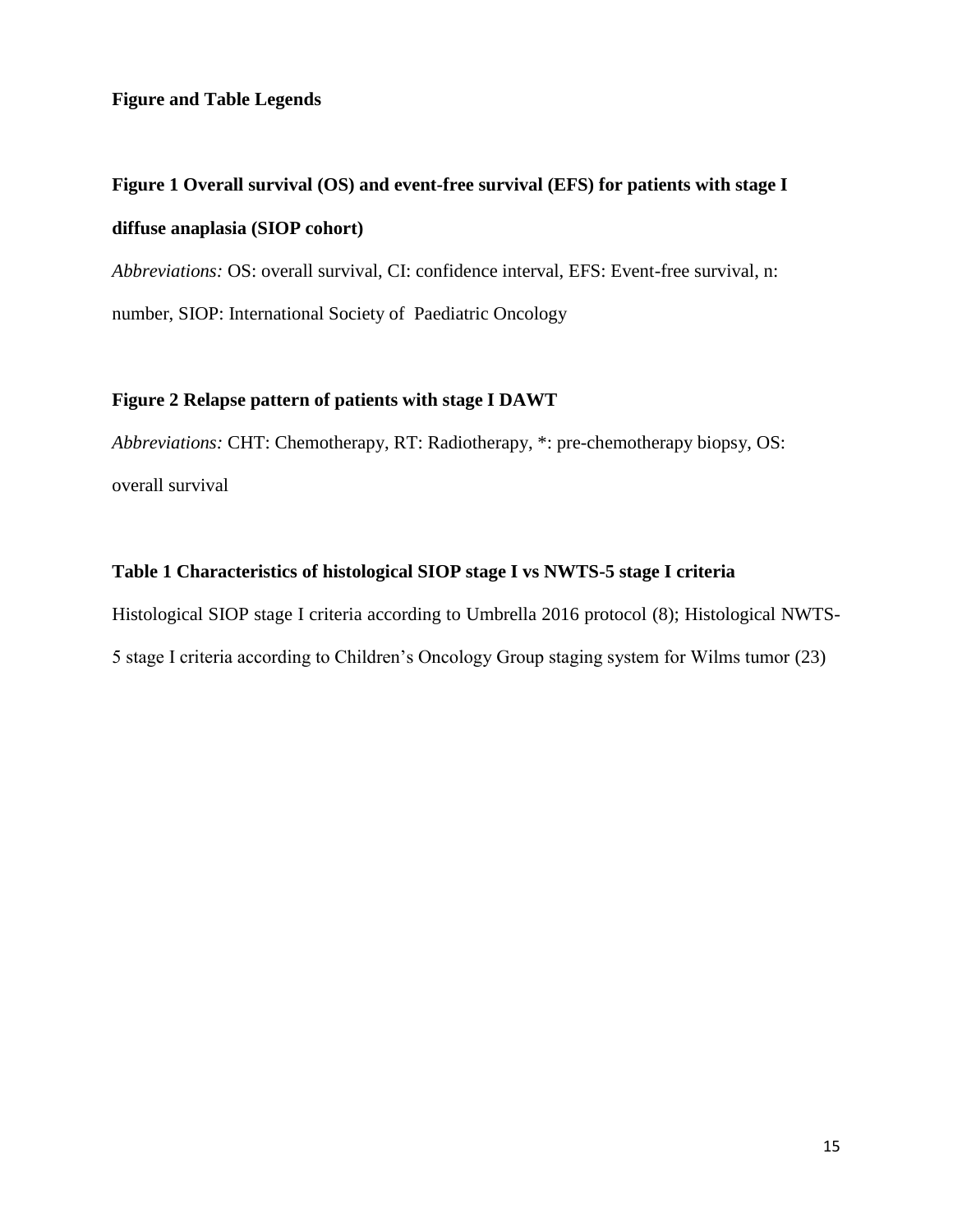#### Characteristics of histological SIOP stage I versus **TABLE 1** NWTS-5 stage I criteria

#### **SIOP stage I**

- The tumor is limited to the kidney
- Tumor is present in the perirenal fat but is surrounded by a fibrous (pseudo)capsule. The (pseudo)capsule may be infiltrated by viable tumor that does not reach the outer surface.
- Tumor may show botryoid/protruding growth into the renal pelvis or the ureter, but does not infiltrate their walls.
- The vessels or the soft tissues of the renal sinus are not involved by tumor.
- Intrarenal vessel involvement may be present.

### Notes:

- Be aware of mature tubules within the sinus or hilar region, which usually represent nephrogenic rests. Genuine infiltration of the sinus/hilar structures is usually seen as blastemal foci closely related to nerves.
- Fine needle aspiration or percutaneous cutting needle (true-cut) biopsy does not upstage the tumor.
- The presence of necrotic tumor or chemotherapy-induced change in the renal sinus, renal veins, and/or within the perirenal fat should not be regarded as a reason for upstaging the tumor.
- Viable tumor infiltration of fat between the kidney and the adrenal gland, or of the adrenal gland itself, does not upstage the tumor, if the tumor is contained within the (pseudo)capsule.
- Liver: tumor might be attached to the liver capsule and this should not be regarded as infiltration of the adjacent organ: only if clear infiltration of the liver parenchyma is present, tumor should be regarded as stage II (if completely resected) or stage III (if incompletely resected).

### **NWTS-5 stage I**

- Tumor limited to the kidnev
- Tumor completely resected, renal capsule intact
- $\bullet$  Tumor was not ruptured or biopsied prior to removal
- The vessels of the renal sinus are not involved
- There is no evidence of tumor at or beyond the margins of resections

### Note:

For a tumor to qualify for certain therapeutic protocols as stage I. regional lymph nodes must be examined microscopically

Note: Histological SIOP stage I criteria according to Umbrella 2016 protocol<sup>8</sup>; histological NWTS-5 stage I criteria according to Children's Oncology Group staging system for Wilms tumor.<sup>23</sup>Abbreviations: NWTS-5, fifth National Wilms Tumor Study; SIOP, International Society of Paediatric Oncology.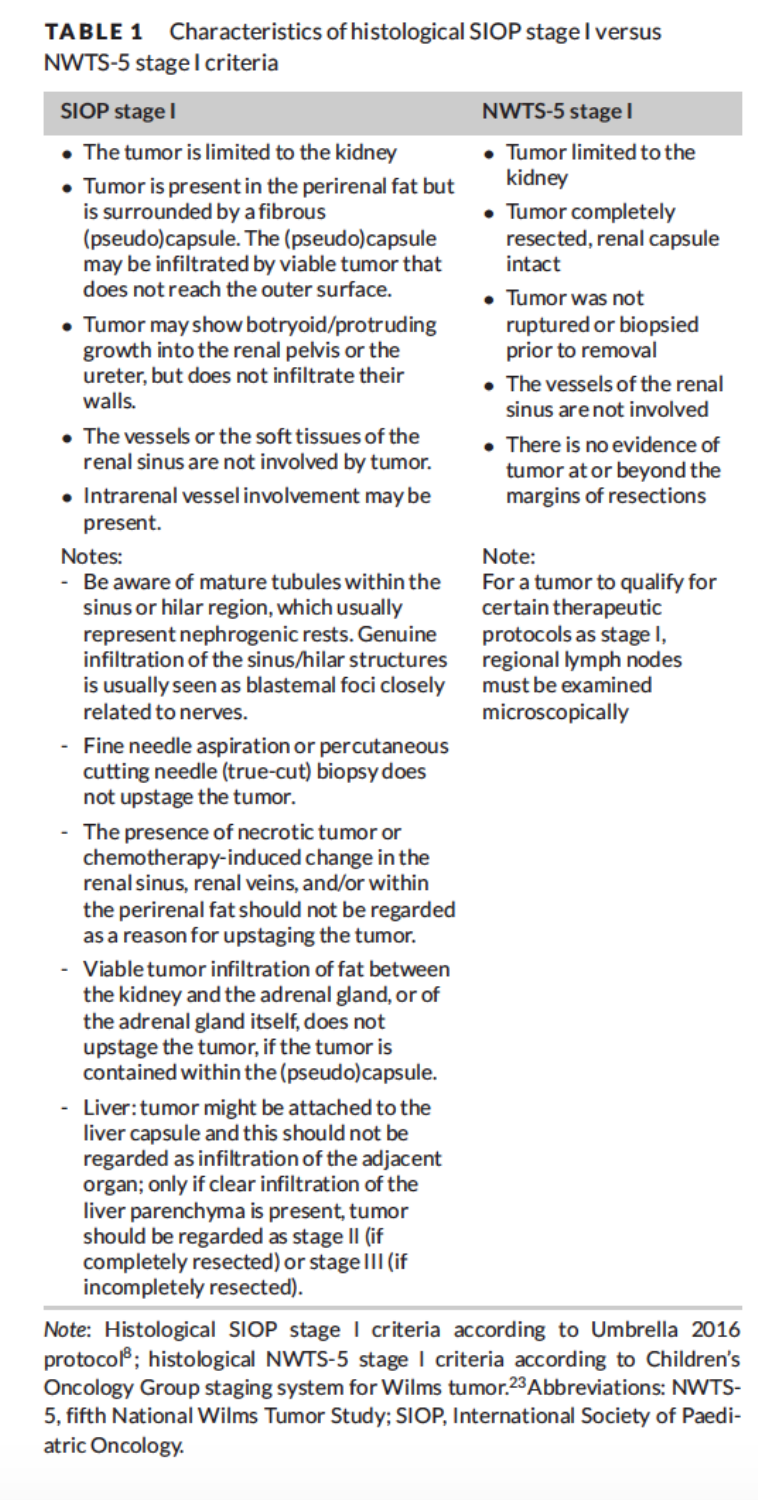

Mortality n=6 (3 local, 1 distant and 2 combined)

OS 93% (95% CI: 88-99)